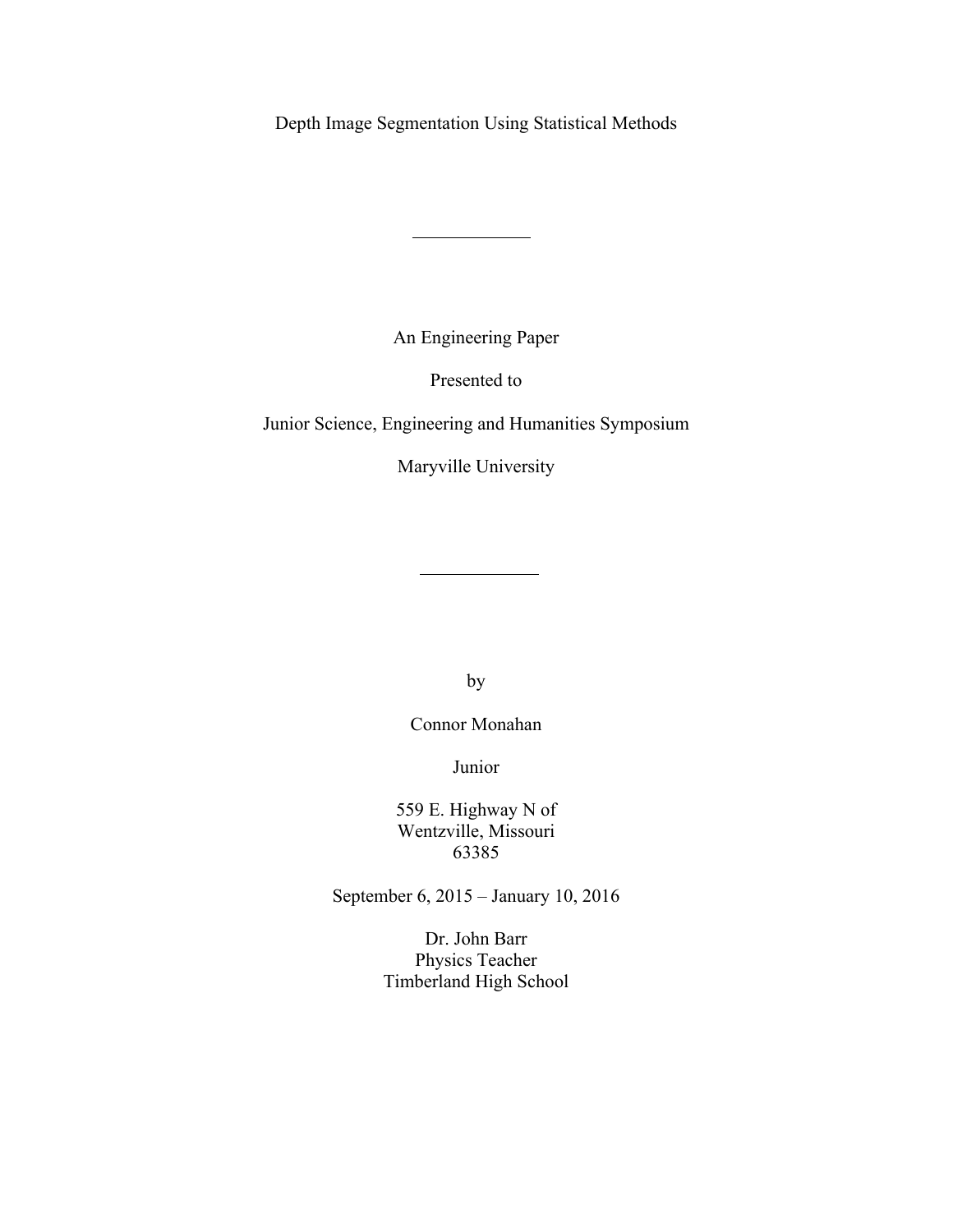# **Acknowledgements**

Dr. John Barr

Vincent Redman

Darrell Wodrich

JP Yagelowich

Wentzville School District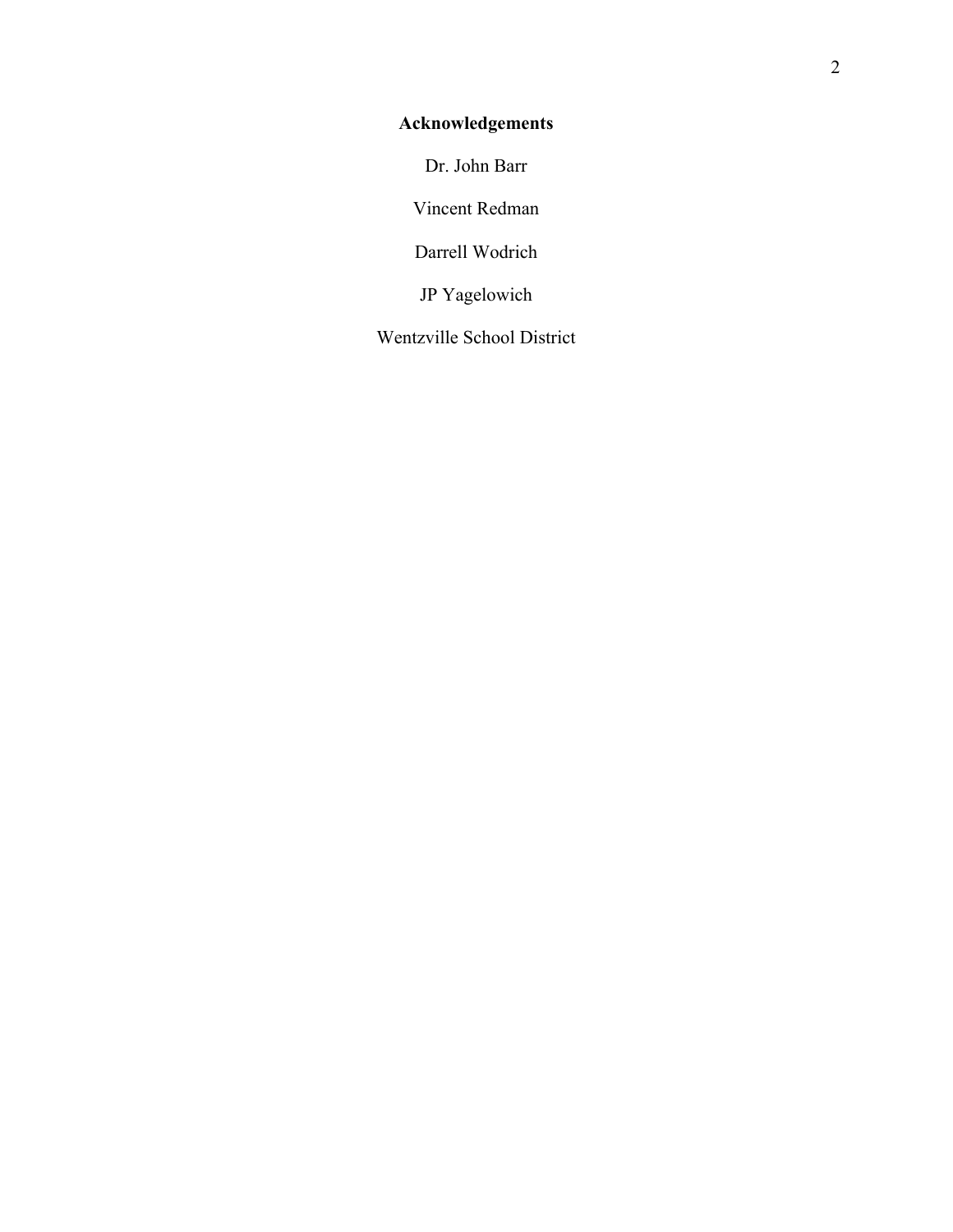## **Abstract**

This paper presents an algorithm that utilizes unsupervised machine learning methods for classifying *n-*objects in a spatial image. Other methods of spatial image segmentation, for example the Laplacian operator and support vector machines (SVM), solely return all visible edges within the image, which can then be used to find all objects within the frame; however, this algorithm returns all points belonging to a specific object in the image rather than the edges of the entire image. This allows the omission of further processing and categorizes all the present data into classes using a modification of the Otsu thresholding method, by using a spatial metric and optimizing the local minimum to the partial derivative of an *n-*modal distribution. Implementation of the algorithm can be specialized to work on any list of points, such as an entire image or a region of an image. The results of the algorithm return distinct information for each object in the image, allowing further processing to determine other characteristics about the object, such as the orientation.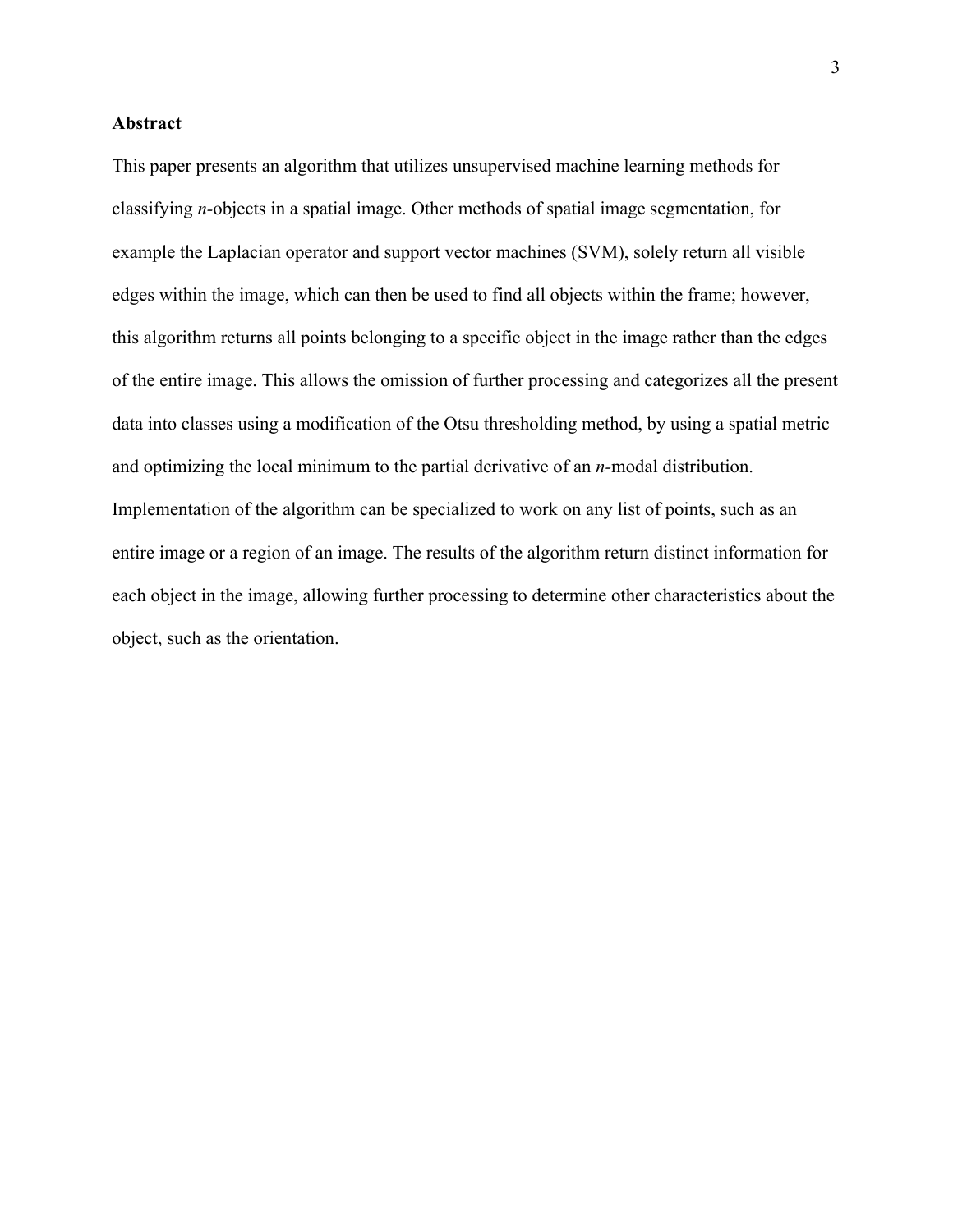# **Table of Contents**

## 1. Introduction

One of the most important problems underlying computer vision is the distinction and recognition of objects in an image. A common issue in current object recognition is the detection of multiple similar overlapping objects in an image. Often when objects are stacked or placed behind one another, common algorithms combine them into one region in a computer vision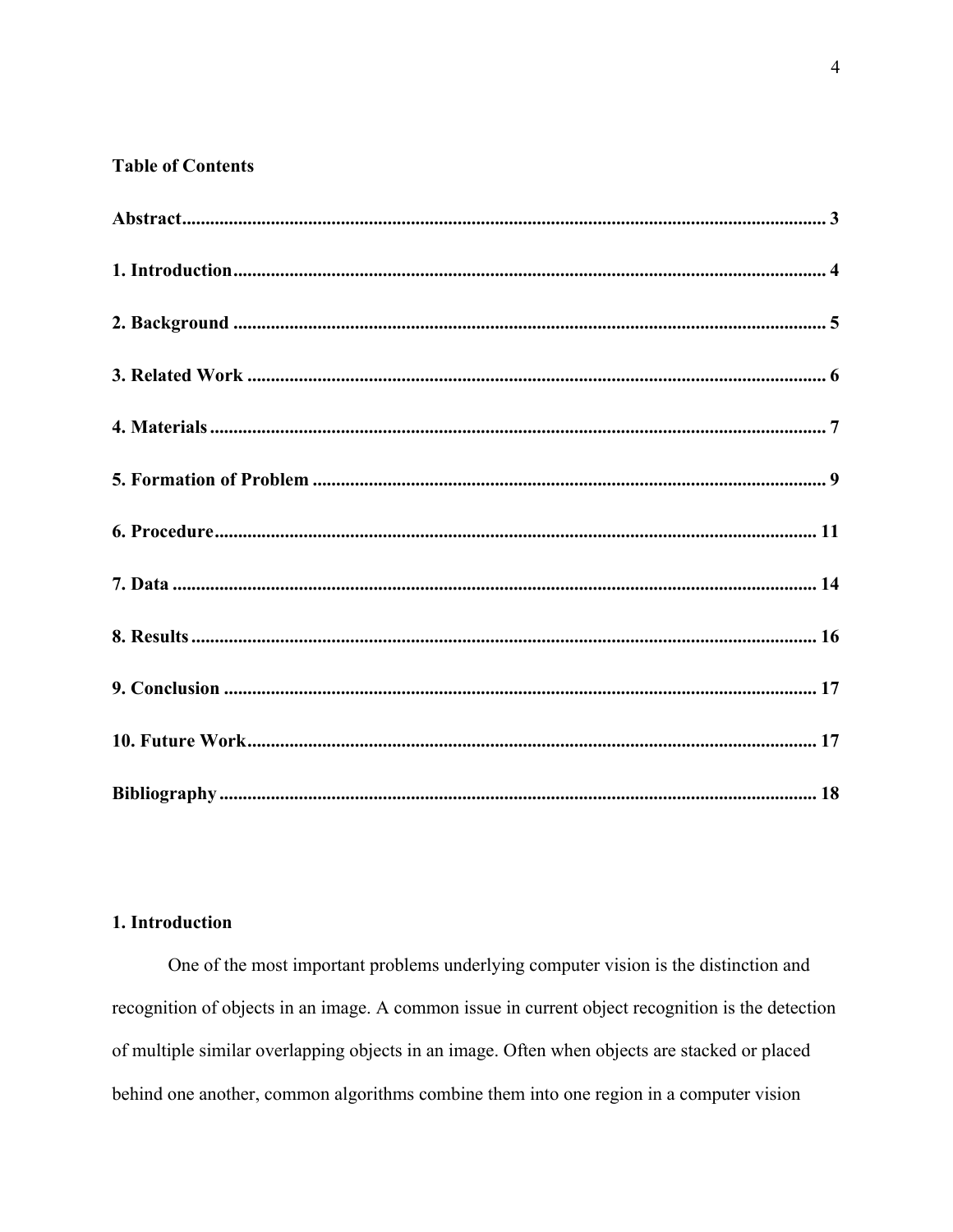solution. Many different algorithms currently exist to find objects in images; some simply find edges and boundaries in an image, such as Canny and the Laplacian operator. Each has a unique set of disadvantages: Canny and Laplacian only return every edge possible in the image and finding contours requires initial filtering to separate the contours from the noise of the image. Three-dimensional images also contain another element not accounted for by traditional edge detectors. The distance information provides geometric information on the objects in the field, data not easily represented by traditional intensity images [1]. Therefore, segmentation in depth necessitates a combination of these operations as well as statistical processing. In this paper, a new approach to solving a classification problem is presented which is capable of differentiating between various objects or regions of an image based on their distance and their location in the image.

## **2. Background**

Traditional applications of computer vision technologies retrieve image data from cameras based upon color or infrared light and then process this to find objects and output usable information. Recently, the development of new cameras pushed spatial images to common usage. Also known as depth maps, each value in the picture provides a value related to the distance for every pixel in the image. There are many ways for cameras to create these images. A popular camera technology is calculating the distance based on Time of Flight information [2], where the camera calculates how long infrared light takes to return to the camera to calculate the distance. The economical Kinect sensor projects a specific IR pattern into the environment, which another camera on the same sensor receives. The sensor then uses the disparity in the resulting image, compared to a reference image at a known distance, to calculate the depth to the target [3].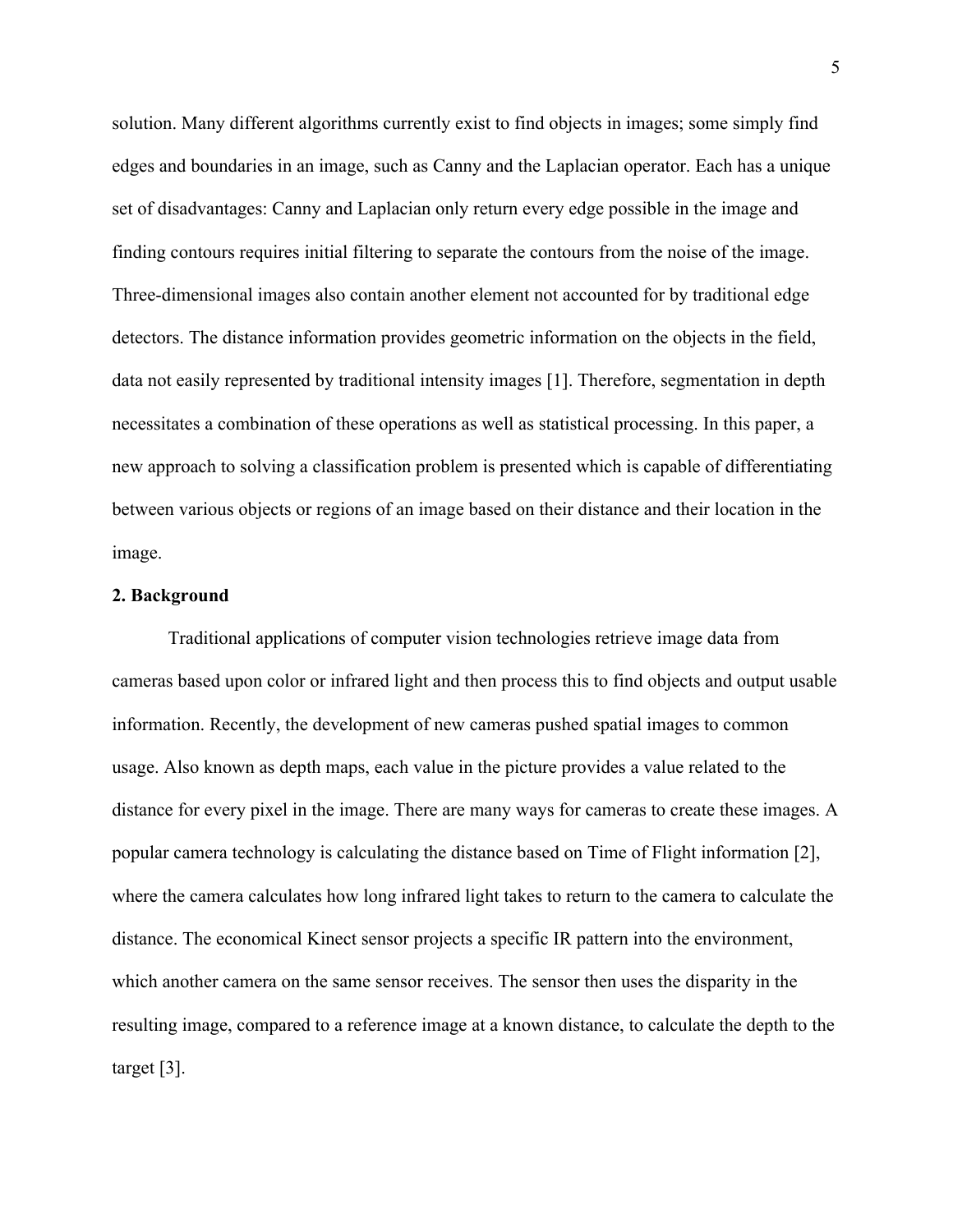#### Figure 1. Depth Image



#### **3. Related Work**

A common forerunner to image segmentation, morphology applications also find use removing noise from input images. These algorithms, erode and dilate, find the minimum and maximum values respectively of an input image based on a static kernel, resulting in an image with almost total noise cancellation [4]. All camera inputs, including depth-imaging devices, have noise – the slight variations visible from image to image in a static environment. Spatial images have significantly higher noise than regular images, as visible through experimentation. However, morphology cannot be successfully applied to spatial images because they only operate on binary images – images where each pixel value is either full white or black. The precise variation in spatial images gives them their usefulness, as software can calculate distance to almost every pixel. These operations, therefore, create an unprocessable image, because the necessary edge detection algorithms cannot work on such an image. Hence, another solution is required for successful classification of objects in spatial images that does not disregard the important data available in these special images.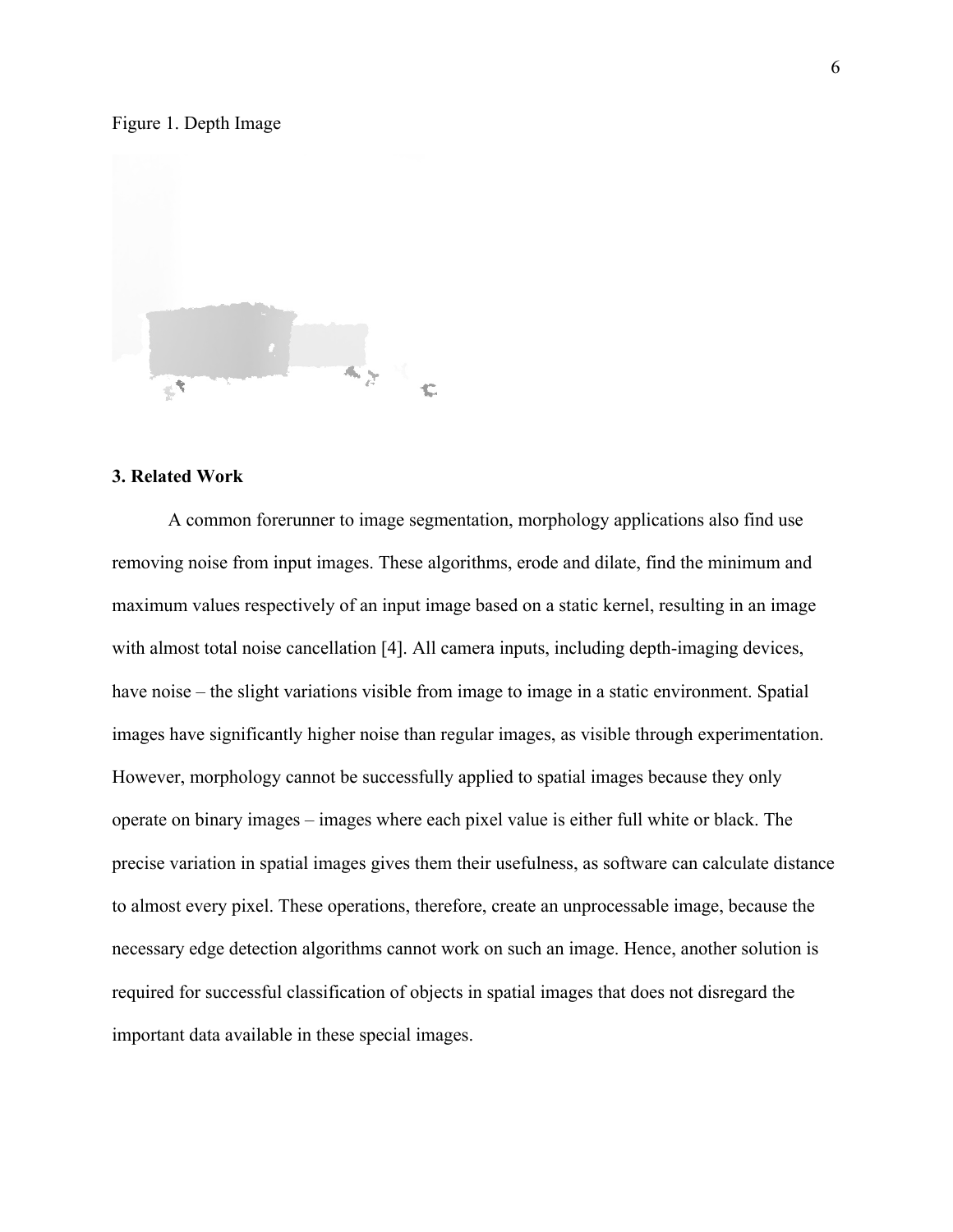The current trend in academia and industry for image segmentation and classification is the use of deep learning algorithms to classify and segment images. Neural networks have experienced a revival in popularity due to the invention of the convolutional neural network [5] [6] [7]. There are numerous challenges to test the performance of classification algorithms; however, they do not include any depth images [8]. Their exclusion of depth images is due to the convolutional neural networks' inability to accurately operate on depth images.

Despite this shortcoming of convolutional neural networks, there have been a few instances of image segmentation and classification in depth images. The first notable one was Microsoft with their human pose recognition algorithm that utilized a random forest classification [9]. The other also used random forest classification to identify hand gestures in American Sign Language [10]. These methods proved to be very accurate; however, they require labelled data, which this problem does not have, thus requiring a new approach.

#### **4. Materials**

This algorithm was implemented onboard an embedded robotics environment. The setup allowed mobility and wireless interfacing. The entire apparatus consisted of a frame upon four wheels connected to motors controlled remotely. For vision, the setup included a depth camera and an onboard computer to run the program. The computer was able to process the input data at roughly 17 solutions per second, allowing real-time implementation of the algorithm

Multiple depth-capable cameras were tested with the program. The ASUS Xtion Pro Live camera is capable of 30 frames per second and interfaces with a computer through a USB 3.0 port. This camera is bus-powered; it does not require a secondary power supply – a big advantage for smaller environments as one only needs to consider powering the computer where voltage regulation is a concern. Another option is the Xbox Kinect camera. It works similarly to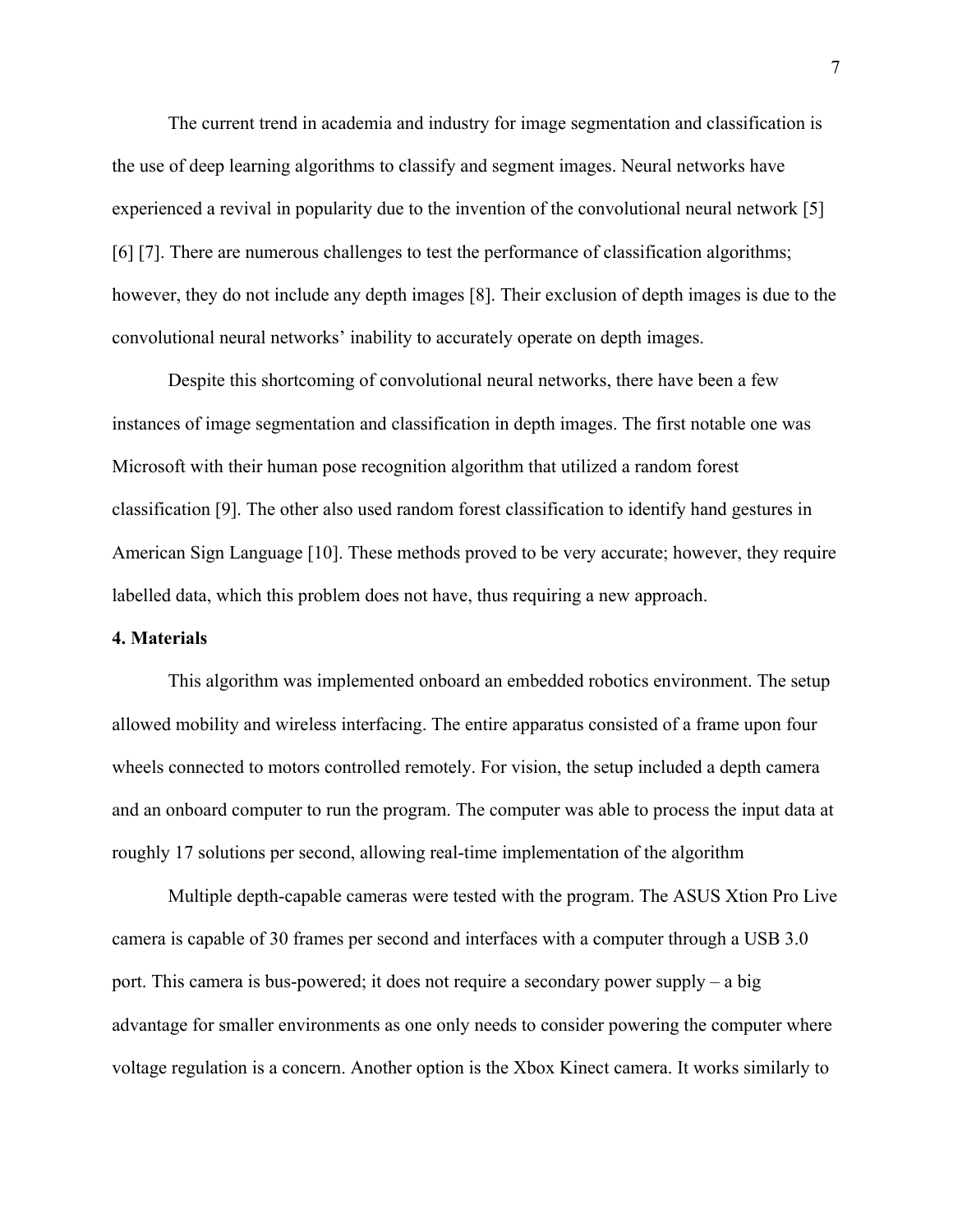the Xtion camera: 30 FPS, USB interface; however, it requires a second 12V power supply. It is also larger and heavier than the Xtion. Both devices are similarly inexpensive.

An ODROID-XU serves as the side vision computer for this experiment. This singleboard computer provides a 1.6 GHz ARM Cortex-A15 processor and 4 GB of memory, which allows for quick parallel execution of the software and image capture. The device has a very small form factor, about the size of a cell phone, allowing for a smaller robot and higher concentration of other sensors and equipment. It also consumes very little power, allowing for longer operation on a single charge of a 12 V, 17 Ah battery that also powers the motors.

The Ubuntu Linux 14.04 LTS operating system runs aboard the computer and executes the computer vision cameras. This system is advantageous to this application in many areas. First, it is available free of charge for many different platforms. The ARM architecture of the computer limits the range of operating systems usable. It also handles interaction with the cameras and the networking equipment automatically, allowing more development and testing of the algorithm without worry to the underlying operation.

Reimplementation of several necessary algorithms for this process, such as the Laplacian operator, is not necessary due to the use of the Intel OpenCV library. This piece of software handles many common tasks in computer vision automatically, allowing more development focus on the new algorithm itself. It also contains highly efficient and optimized implementations of these, which increase the speed at which the program can process images. It also contains functions specifically suited to run applications in parallel on popular GPGPU devices, thereby increasing the potential for added speed on more powerful, yet commonly available and affordable consumer hardware. Reputable institutions around the world confirm the accuracy of,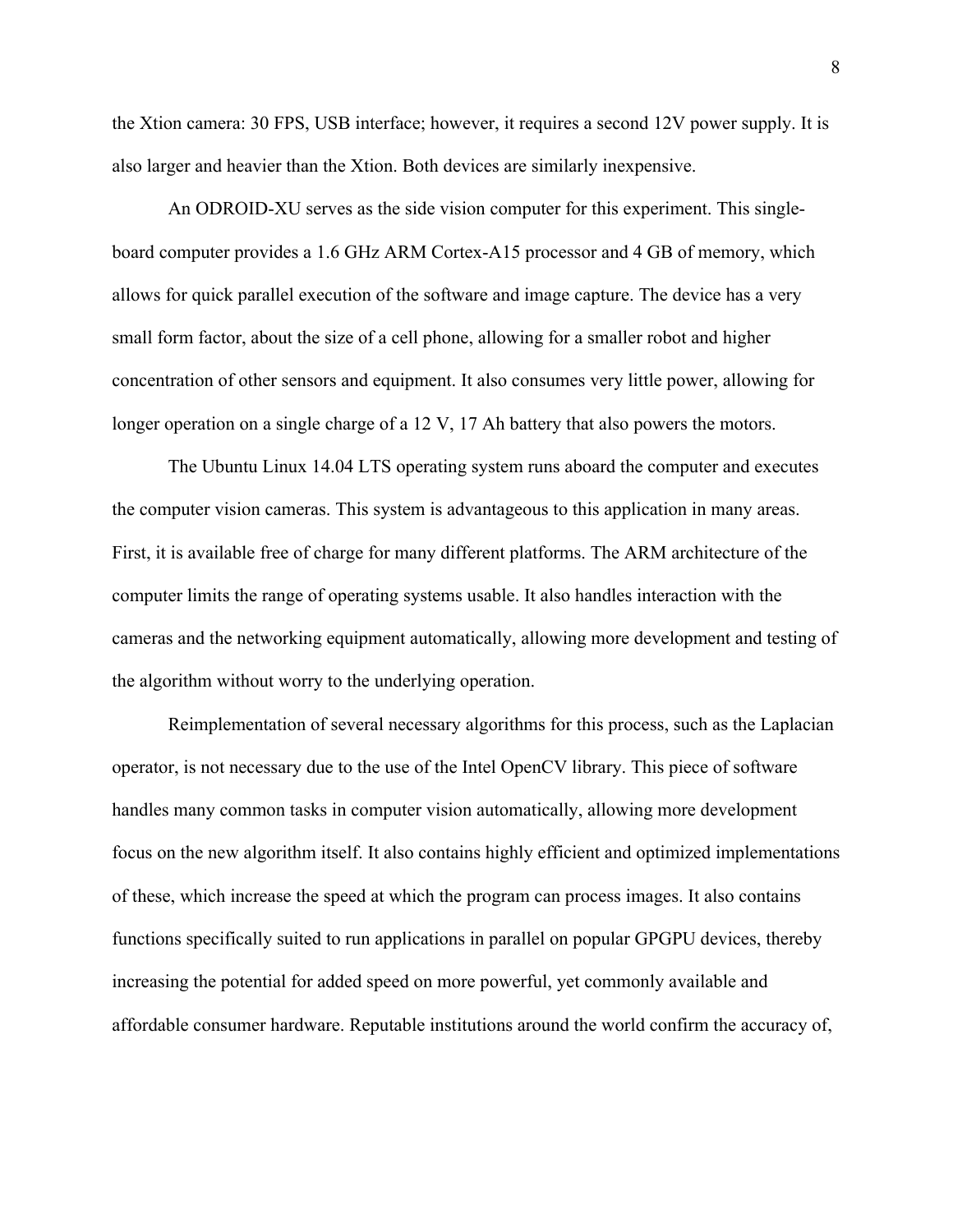and contribute to, OpenCV. Defense contractors rely on the capability of this library due to the open source nature and heavy testing in a variety of environments.

## **5. Formation of Problem**

Classification is essential to almost any computer vision problem. Often, these applications require the identification of certain objects or features in an environment based on their appearance in a two-dimensional image. The availability of three-dimensional images requires a new method of classification in order to recognize objects. Depth maps are structured in a way where pixel intensity in a single-channel image is directly proportional to the real world distance – the cameras encode the real distance using a linear formula to fit in a domain of 256 possible integer values. The Kinect can optionally encode the values in a range of 2048 for greater precision. Each model of depth camera uses a different formula to translate pixel values to real distance values, so this must be considered in the program's process as well. Regular images store color as the pixel intensity instead of a spatial value. This algorithm takes into account variation of pixel intensity, which corresponds to change in distance, to detect distinct objects at different distances and locations with respect to the camera.

The theory behind this algorithm comes from the popular Otsu method of thresholding an image [11]. Assume that the image has two objects in it.

9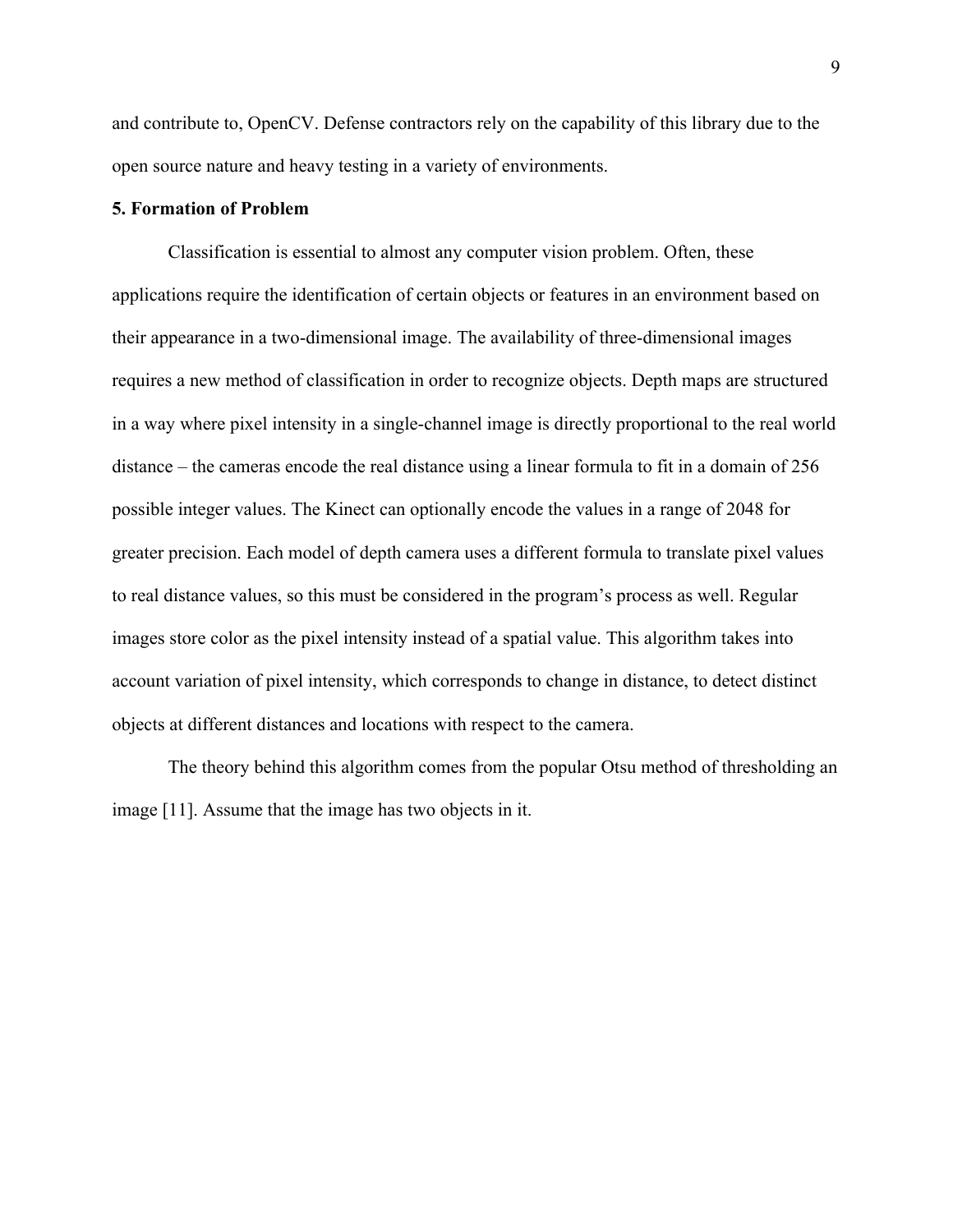



Otsu's thresholding method attempts to minimize the error in classification between the two objects, or between the two distributions, which is explained mathematically in (1)

$$
\min_{c} \int_{0}^{c} h(x)dx + \int_{c}^{\infty} f(x)dx
$$
 (1)

This problem becomes more complex when one considers depth and pixel coordinate instead of simply pixel intensity.

Figure 2. 3D Histogram of a Depth Image

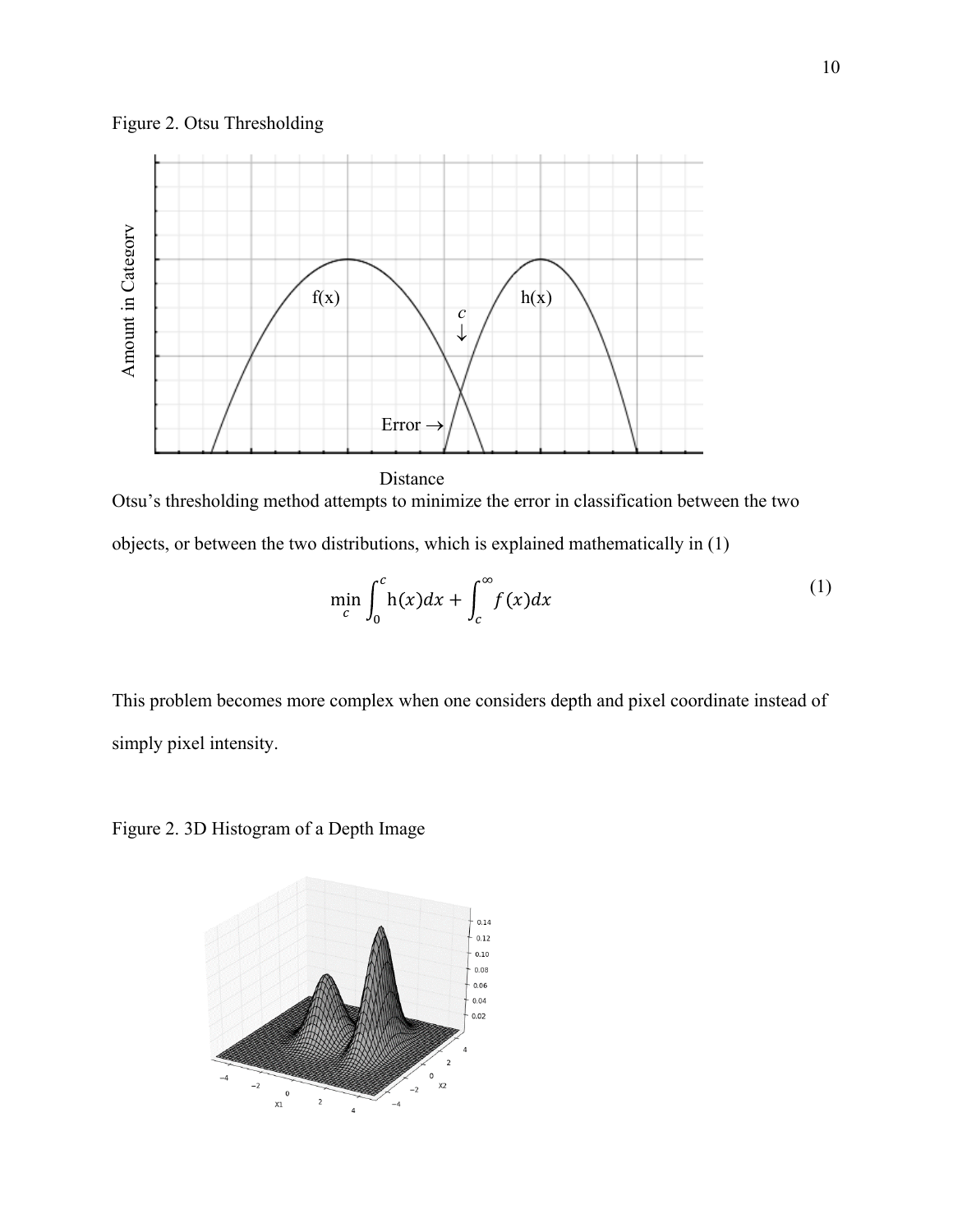Thus making the optimization problem become

$$
\min_{c,d} \int_0^c \int_0^d h(x) dx dy + \int_c^\infty \int_d^\infty f(x) dx dy \tag{2}
$$

This process was then generalized to accept an unknown number of underlying distributions.

## **6. Procedure**

The first step to any computer vision process, apart from any setup overhead, is the retrieval of the image from the camera. With OpenCV and specific software such as OpenNI and OpenKinect, both tested cameras provide their output as a one-channel, 640x480 image. At time of capture, the depth data is encoded in a 16-bit format, providing higher precision, but unfortunately incompatible with the implementations of the next few functions in OpenCV.

Use of smoothing and averaging filters is a common first step of many computer vision applications, as they remove the issue of camera noise. All image streams have a certain amount of noticeable noise, caused mainly by infinitesimal changes in the environment. Infrared-based depth cameras also encounter higher amounts of noise than traditional cameras, which is visible in the differences between each output image. The Gaussian blur, a type of lowpass filter, removes high-frequency noise, which increases the stability of the first and second derivatives of intensity [12]. This ensures that tracked variation in the image is the result of real physical changes instead of randomness. The averaging feature of this operation also reduces the amount of information in the image and eliminates many sharp edges, which increases the precision of the edge detectors but must also be applied sparingly to prevent high loss of edge information. The Gaussian filter (3) uses a mask of a predefined size to smooth the image.

$$
G_{\sigma}(x, y) = e^{-\frac{x^2 + y^2}{2\sigma^2}}
$$
 (3)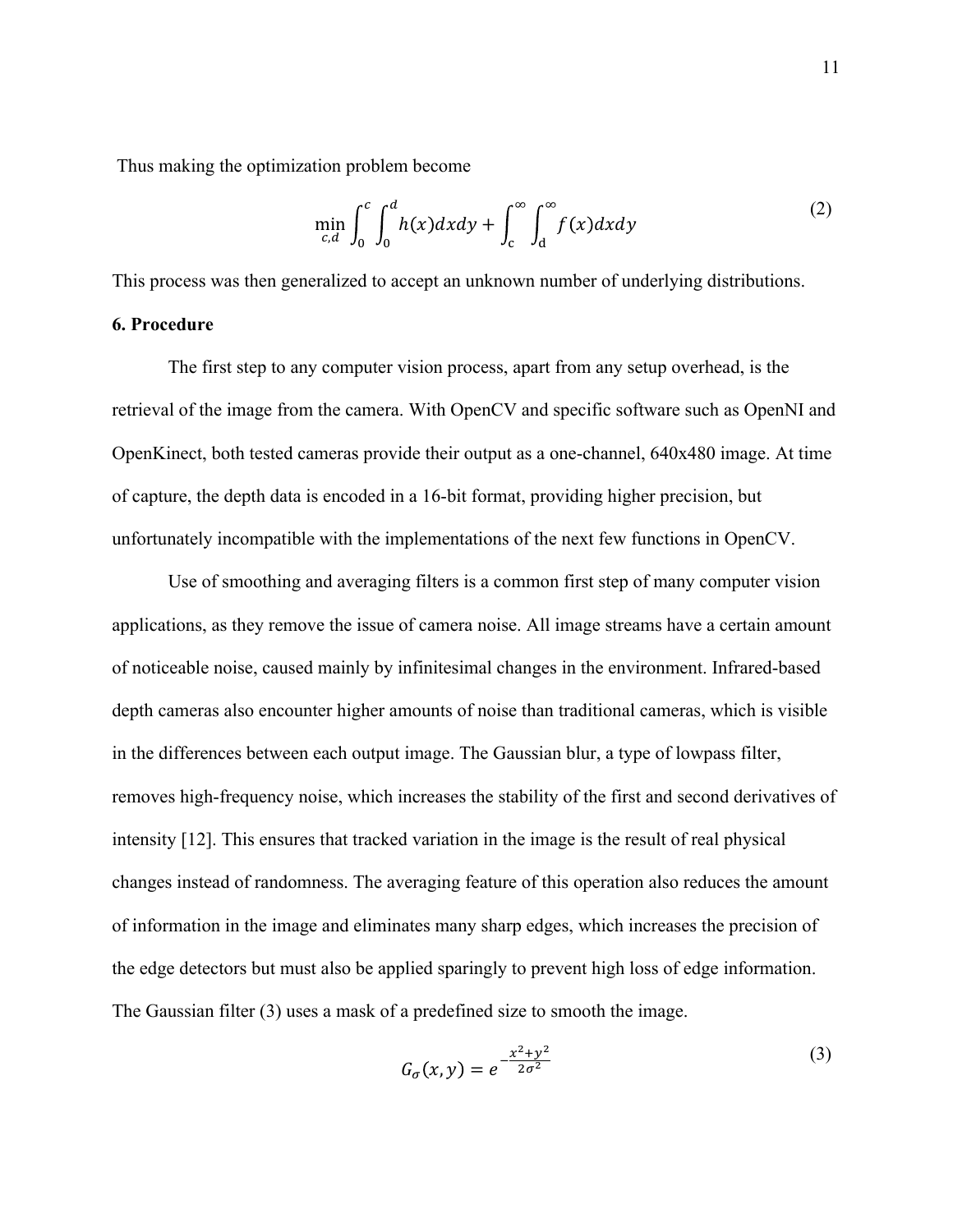After noise filtration, an edge detector is then applied to obtain the areas in the image with significant change in pixel intensity from one region to another. Note, however, that the algorithm described in this paper does not depend on the use of an edge detector, as it can work on entire images, but it cannot process entire images in real time. The Laplacian operator (4) is a common edge detector that works in both 2D and spatial images and is commonly used in academia. Edge detection continues along the path of reducing the information in the image, as its output consists of an image with a solid background and lines whose thickness determines the variation along the edge.

$$
\nabla^2 f = \frac{\partial^2 f}{\partial x^2} + \frac{\partial^2 f}{\partial y^2}
$$
 (4)

The program then executes another procedure, a method of detecting contours from the visible lines in the image. This algorithm returns a list of the points forming the perimeter of each region as well as the ordering of overlapping regions [13]. Then, the area of each region must be calculated. This is achieved through Green's theorem (5), which states that contours can be integrated on the perimeter to find the area of the interior [14].

$$
\frac{1}{2}\oint(-y\,dx + x\,dy)\tag{5}
$$

The program then filters this returned list, excluding all contours except for the innermost contour and removing contours with extremely small or large areas. In some conditions, objects distinguishable at this stage will be encompassed by a larger contour containing both, which must be eliminated in order to independently make calculations for each object.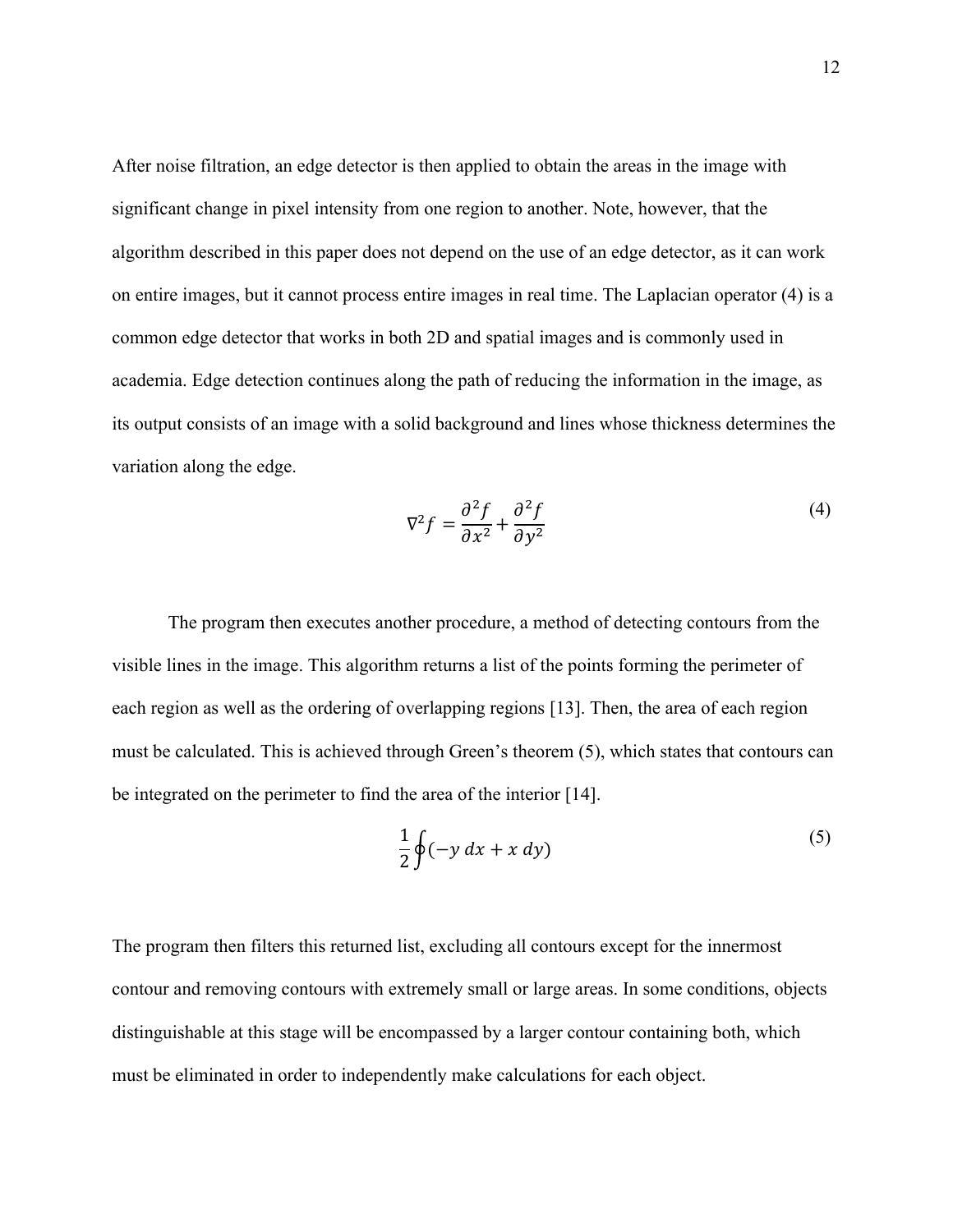The necessity of this algorithm comes from the fact that traditional classification and edge detectors solely account for visible edges in the image. This is acceptable for classifying color images, but it ignores the embedded value of a depth image – the depth image provides information about the texture of the object. Further processing is therefore necessary to take this variable into account as well. In this specific application, the input domain was  $\{x \mid 0 \le x \le x\}$ 640;  $x \in Z$ ,  $\{y | 0 \le y \le 480$ ;  $y \in Z$ , however this algorithm is capable of generalizing to any *n*-dimensional input space. The proposed algorithm is described in algorithm 1.

```
Algorithm 1 Image segmentation
inputs \leftarrow pixels \text{ in image}classes \leftarrow \emptysetwhile inputs do
     p \leftarrow inputs[0]for all c \in classes do
         dist \leftarrow dist(f(p))if |dist - Average(c)| < Stdev(c) + \epsilon then
              c \leftarrow c \cup pclassified \leftarrow \text{true}end if
     end for
     if classified = false then
         c \leftarrow pclasses \leftarrow classes \cup cend if
     inputs \leftarrow inputs - pend while
```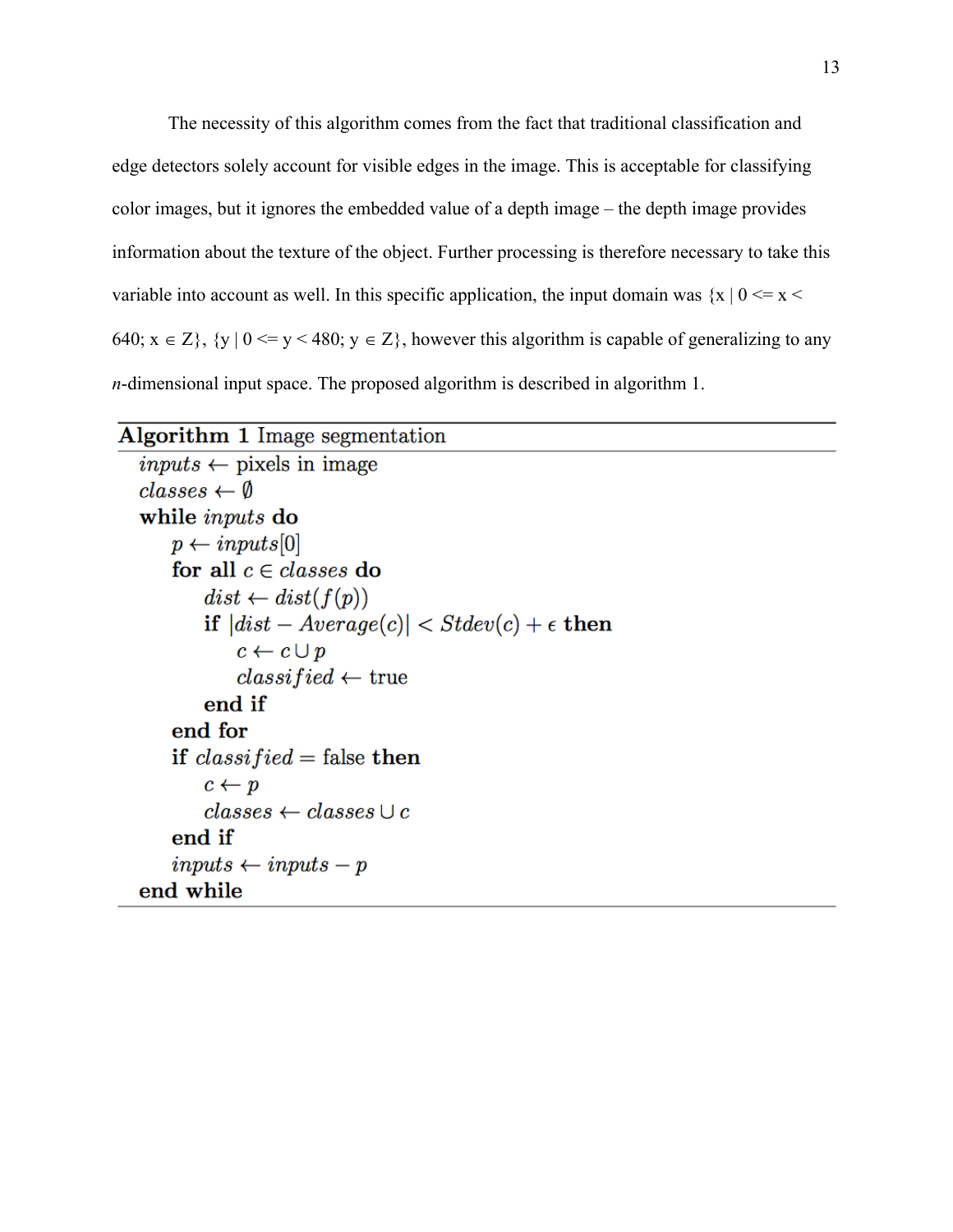Figure 4. Graphical Output of Algorithm 1



At this point, the algorithms return a list of unique objects in the image in the form of every pixel that makes up said object. This data is then used by an assortment of feature extraction algorithms to find application specific information and measurements. For example, the algorithm was tested with a post-procedure that counted the height of a stack of a specific object with known dimensions using geometry. Each test varies by application but they all function properly due to the accuracy of the data confirmed by the contour segmentation algorithm applied earlier.

## **7. Data**

To test this algorithm, the result was compared to that of hand segmented depth images based on the color version. The error is given by (6)

$$
pixels\ misclassified
$$
\n
$$
total\ number\ of\ pixels\ in\ image * 100 = Percent\ Error
$$
\n(6)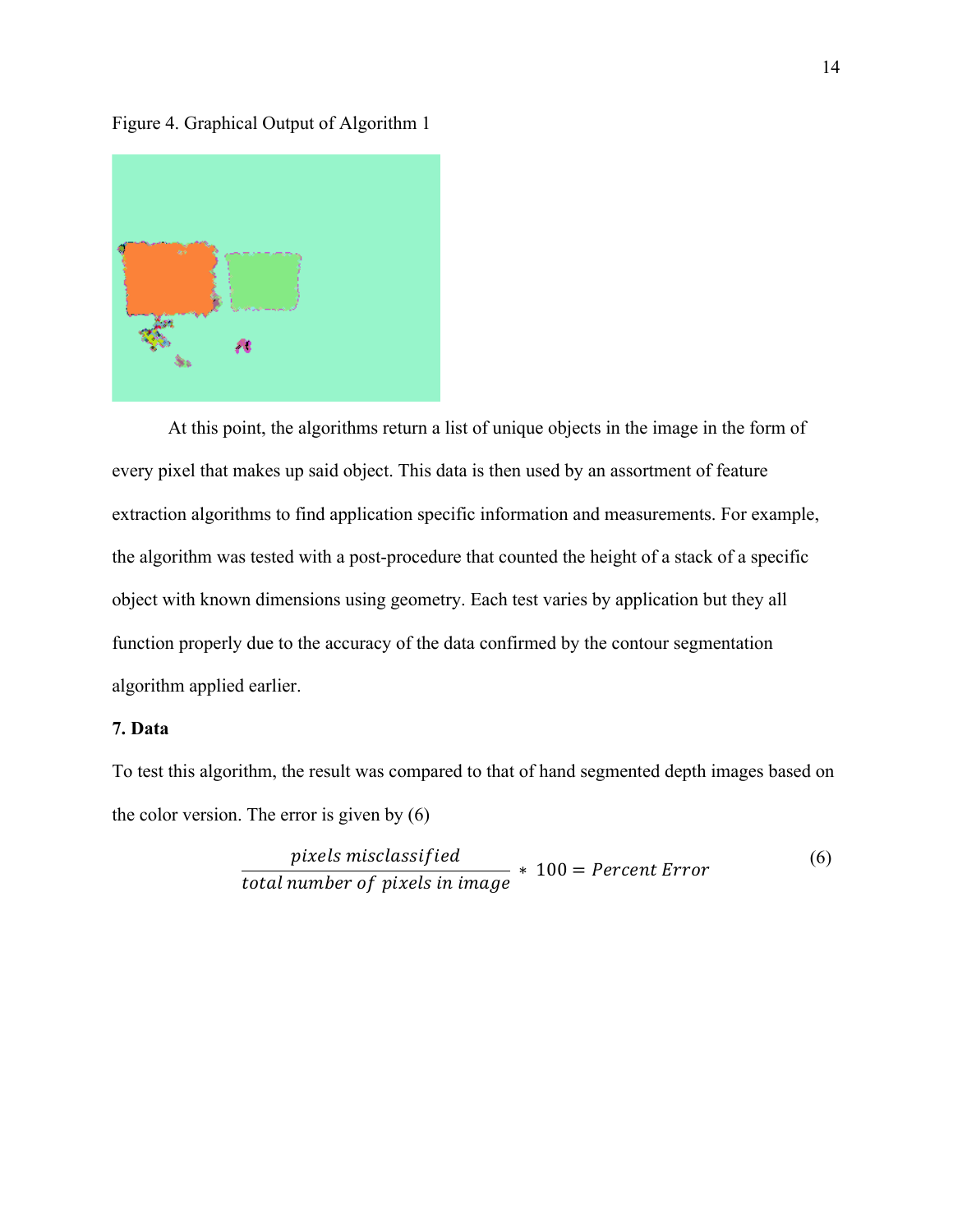



As is shown in figure 5, the proposed algorithm preforms nearly identical to that of human performance. For a close range, optimal image with three classes (the background and two overlapping objects), the algorithm performed with 2.97% error in comparison to a hand-tuned threshold value, missing only a handful of pixels likely due to image noise. Testing was performed with two full images by comparing the contents of each region in both; no averaging of multiple images was performed before computation of contours in depth. Error can be further reduced by adding methods that deal with noise elimination, such as increased filtering and segmentation of objects based on dimensions.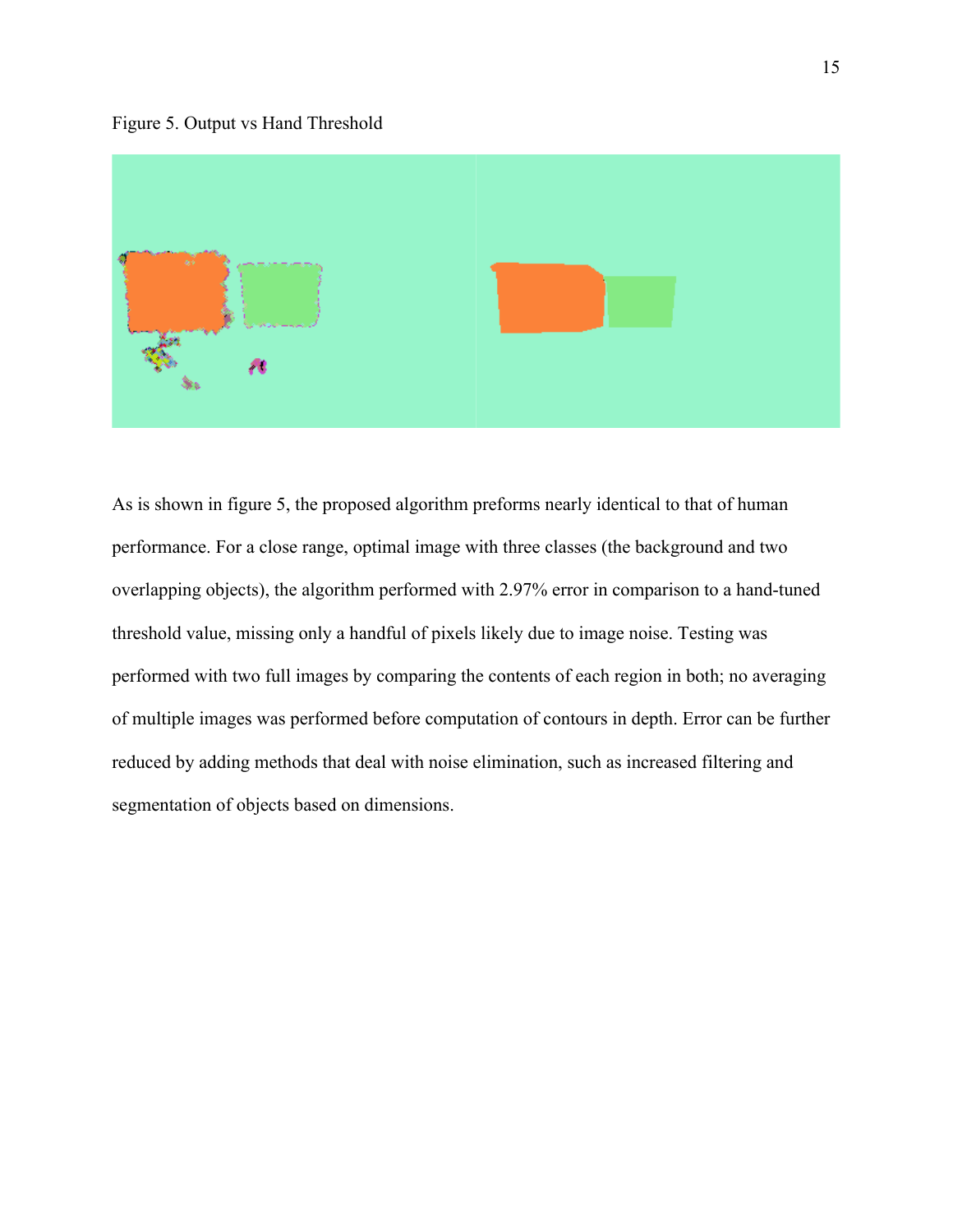

Figure 6. Application of Algorithm 1 to Images of Varying Object Count

Error: 1.94% Error: 3.97% Error: 5.70% Error: 6.51% Error: 8.31% Error: 9.09% According to figure 6, the algorithm performs correctly on images with high amounts of classes, in roughly constant time considering image size is controlled. However, there exists a trend of increasing error almost linearly in relation to the number of classes in the image. A manual comparison of the hand-tuned threshold and the output image alludes that the spacing between the IR depth sensor on the camera and the color sensor results in slight shifts in the spatial image. The camera's computation of the depth map must have internal flaws as well, as only the face roughly parallel to the plane of the camera is visible. These sources of error can be overcome through the use of a different sensor or different calibration, and additional filtering.

## **8. Results**

The accurate results of this algorithm prove the effectiveness of tracking several overlapping objects in a spatial image. This also expands the potential for depth camera application to many new fields that currently incur this problem of overlapping. Additionally, the low error in simpler conditions comes as a surprise because noise adversely affects many other computer vision solutions and makes them imprecise. Considering the algorithm runs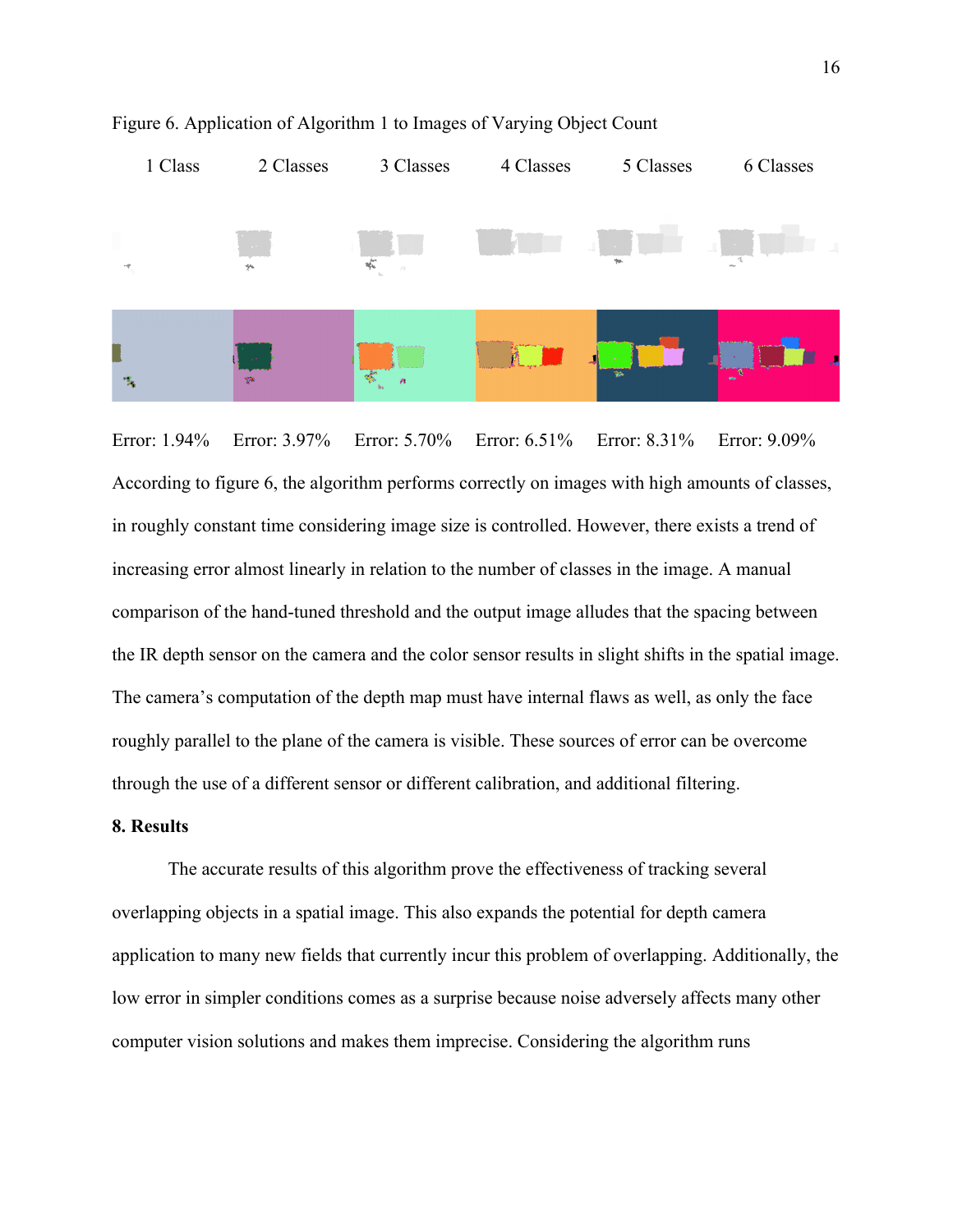unsupervised, in which it has no base information to predict further calculations, it adds promise to this field of machine learning as well and encourages future work and study.

## **9. Conclusion**

Accurate and precise calculations from depth images containing overlapping objects would be impossible without this algorithm. The original filtering step through Laplacian produced unsuitable results because the image processing steps could not work with objects combined in a single region. The data demonstrates the accuracy of the proposed algorithm. This method of image segmentation and classification could be applied to any image classification task, given that an appropriated special metric is chosen. Real time execution is not necessary, in fact, classifying entire images takes longer to process than individual contours. However, the algorithm is not wasteful or inefficient and completes quickly on modern hardware.

#### **10. Future Work**

Depth images are still an up and coming technology and institutions are slowly beginning to understand them. Not only may this method be applied to segmentation, but also it can potentially be applied in combination with convolutional neural networks to classify entire images. For instance, hospitals diagnose patients everyday based on X-Rays, MRIs, and various other biomedical imaging techniques. Future work with this proposed algorithm could potentially be able to diagnose biomedical images. Depth image segmentation has great potential for expansion in the future as well as protecting the health of patients worldwide.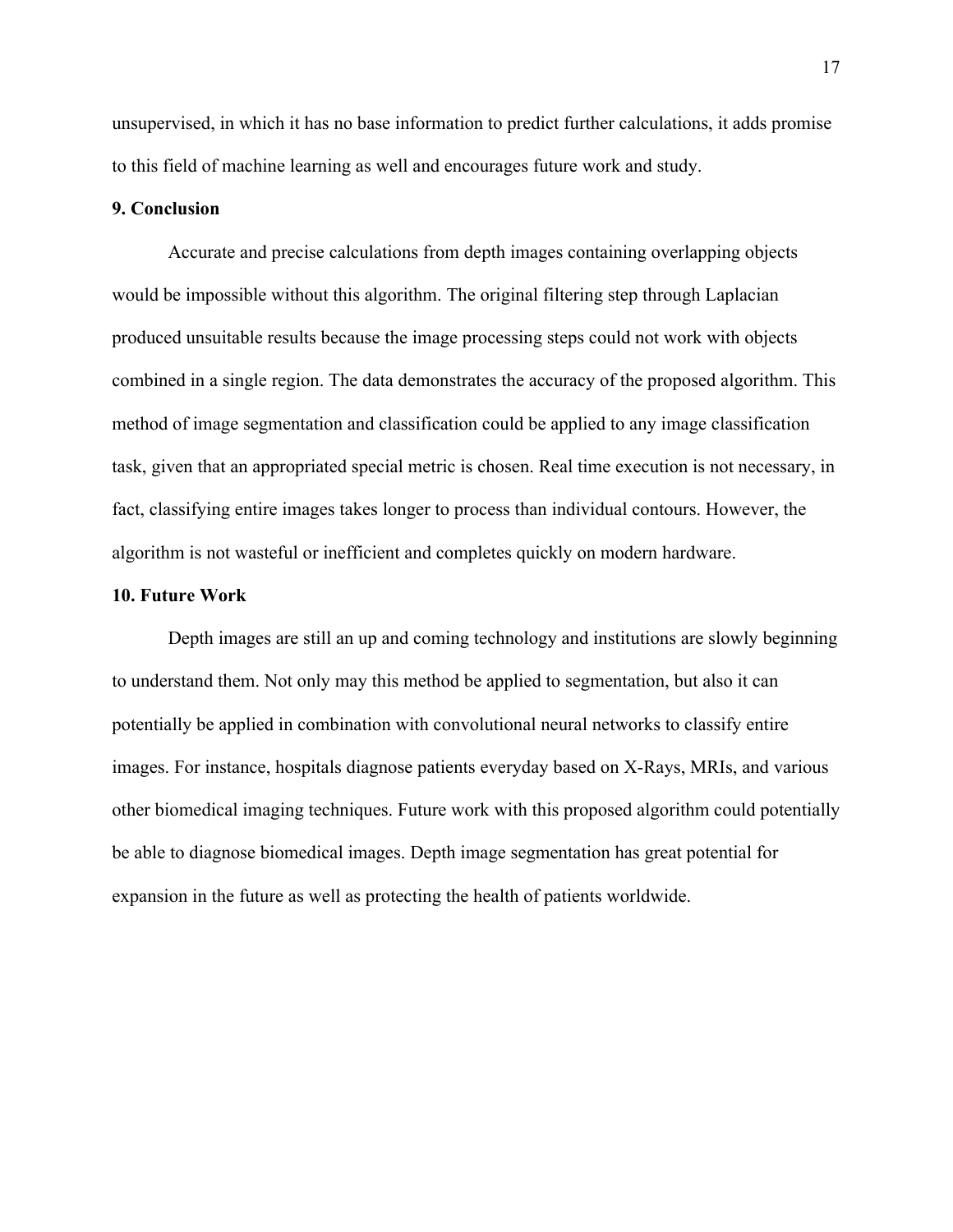## **Bibliography**

- [1] N. Yokoya and M. D. Levine, "Range Image Segmentation Based on Differential Geometry: A Hybrid Approach," *IEEE Transactions on Pattern Analysis and Machine Intelligence,* 1989.
- [2] G. J. Iddan and G. Yahav, "3D Imaging in the Studio," in *Proceedings of SPIE*, San Jose, 2001.
- [3] K. Khoshelham, "Accuracy Analysis of Kinect Depth Data," *International Archives of the Photogrammetry, Remote Sensing and Spatial Information Sciences,* vol. XXXVIII, no. 5, pp. 133-138, 29 August 2011.
- [4] G. Bradski and A. Kaehler, Learning OpenCV, First Edition ed., M. Loukides, Ed., Sebastopol, California: O'Reilly Media, Inc., 2008, p. 135.
- [5] A. Krizhevsky, I. Sutskever and G. E. Hinton, "ImageNet Classification with Deep Convolutional Neural Networks," *Advances in neural information processing systems,* pp. 1097-1105, 2012.
- [6] N. Kalchbrenner, E. Grefenstette and P. Blunsom, "A Convolutional Neural Network for Modelling Sentences," Cornell University Library, Ithaca, 2014.
- [7] D. C. Ciresan, U. Meier, L. M. Gambardella and J. Schmidhuber, "Convolutional Neural Network Committees For Handwritten Character Classification," in *2011 International Conference on Document Analysis and Recognition*, Beijing, 2011.